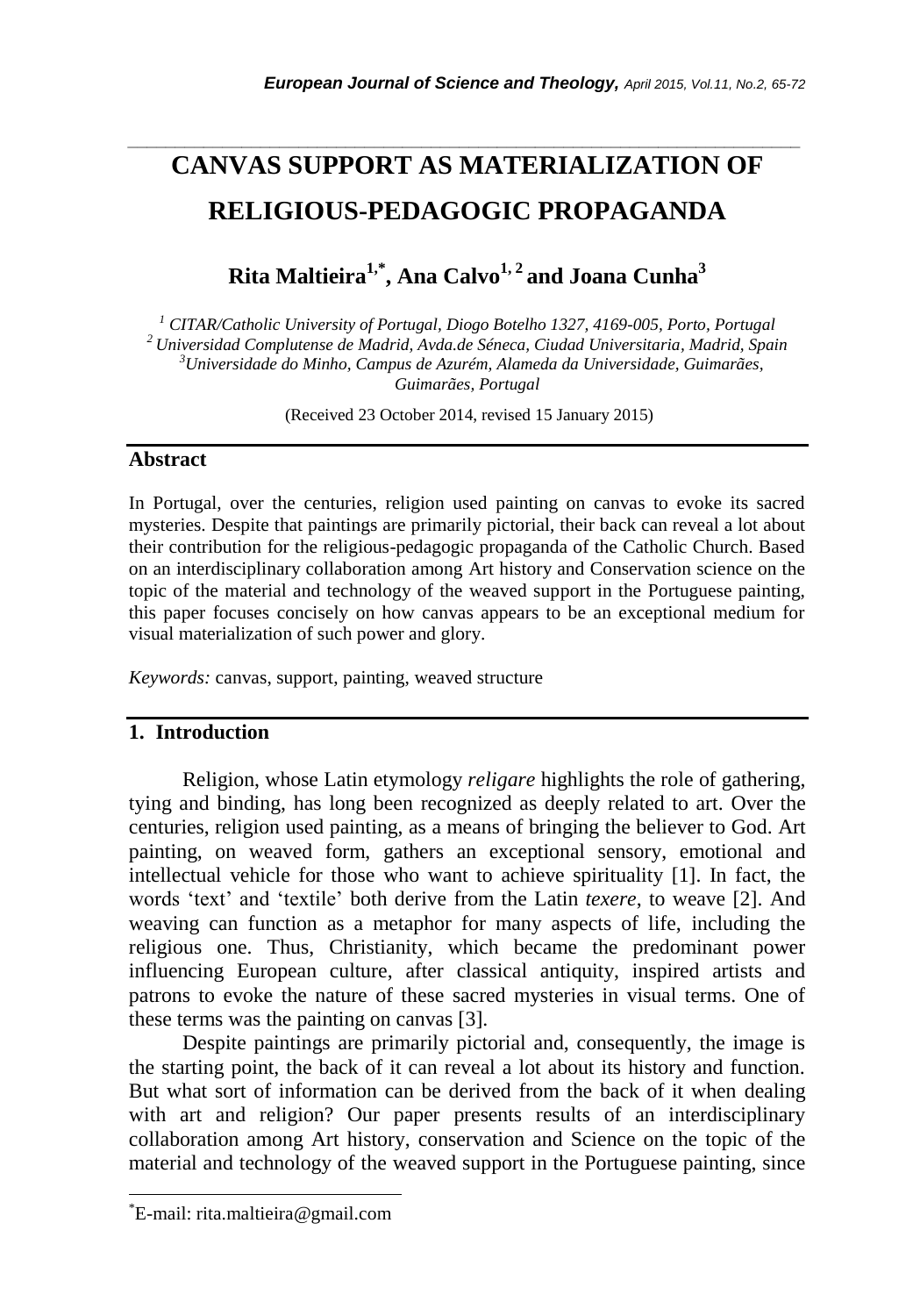its implementation to Portuguese industrial revolution. The particularities of the fabric support used, its dimensions, and whether it is framed, suspended or rolled may help in the interpretation of religious artwork. And it also may enhance the relationship between religion and art. Therefore, in this article, we show concisely and through this comparative study of canvas supports, how it strongly contributed for the religious-pedagogic propaganda of the Portuguese Catholic Church.

## **2. Discussion**

## *2.1. The use of canvas support in Portuguese religious painting*

In Portugal, by the late sixteenth century, artists began to replace panel to canvas support for oil painting [1]. The cultural circles embraced the Italian art solutions, while not ignoring the artistic influences from Flanders or Spain. Also through the cultural sponsorship, the exchange of artists was motivated, allowing the sharing of experiences, knowledge and documents between Portuguese and foreign artists [1]. The replacement of tempera to oil was driven by technical and expressive possibilities afforded by oil and the canvas support. Dynamic and flexible, they were able to translate a new notion of space, with strong dramatic intensity, typical from the new modern conscience [4]. Nevertheless, paintings were already executed on textile supports during the late Middle Age [3]. Indeed, painting on wood and textiles could even be carried out in the same workshop, but relatively few have survived. The demand increased due to changes of liturgical practice and an upsurge of religious fervour [5]. These early works were practiced for the making of banners, hangings, altarpieces, palls and painting on linen [5, p. 125], and most likely they were not envisaged as ephemeral objects [4]. Treatises of the period such as Cennini's *Il Libro dell'Arte* (c. 1390) [6] or the *Manuscripts of Jean Le Begue* reveal that this practice, principally on linen, but also on silk, was already widespread [7].

Since the transubstantiation was an instrument of special reorganization of Christianity, the ceremony was an extraordinary ritual, surrounded by the highest mystery and solemnity. The place of celebration became the place with the real presence of Christ, which greatly solemnize the memory space and community meeting of Christianity [8]. Gradually, the painted textile support replaced the murals, the heavy panels, the costly tapestries and embroidered pieces [9]. Larger sizes, easy portability, and versatility for religious objects constituted a strong justification for the emerging of fabric as a painting support (Table 1).

In Portugal, few of these early works survived, partly due to their delicate and vulnerable medium of glue-size. Examples are the coarse plain linen altar cloth representing *Our Lady of Rosary* (Figure 1), from the Machado de Castro National Museum, Coimbra, and the distemper paintings *Flagellation of Christ* and *The kiss of Judas*, both in Idanha-a-Nova town. Thereby, due to fabric"s versatility and ease portability, new experiences were practice in open spaces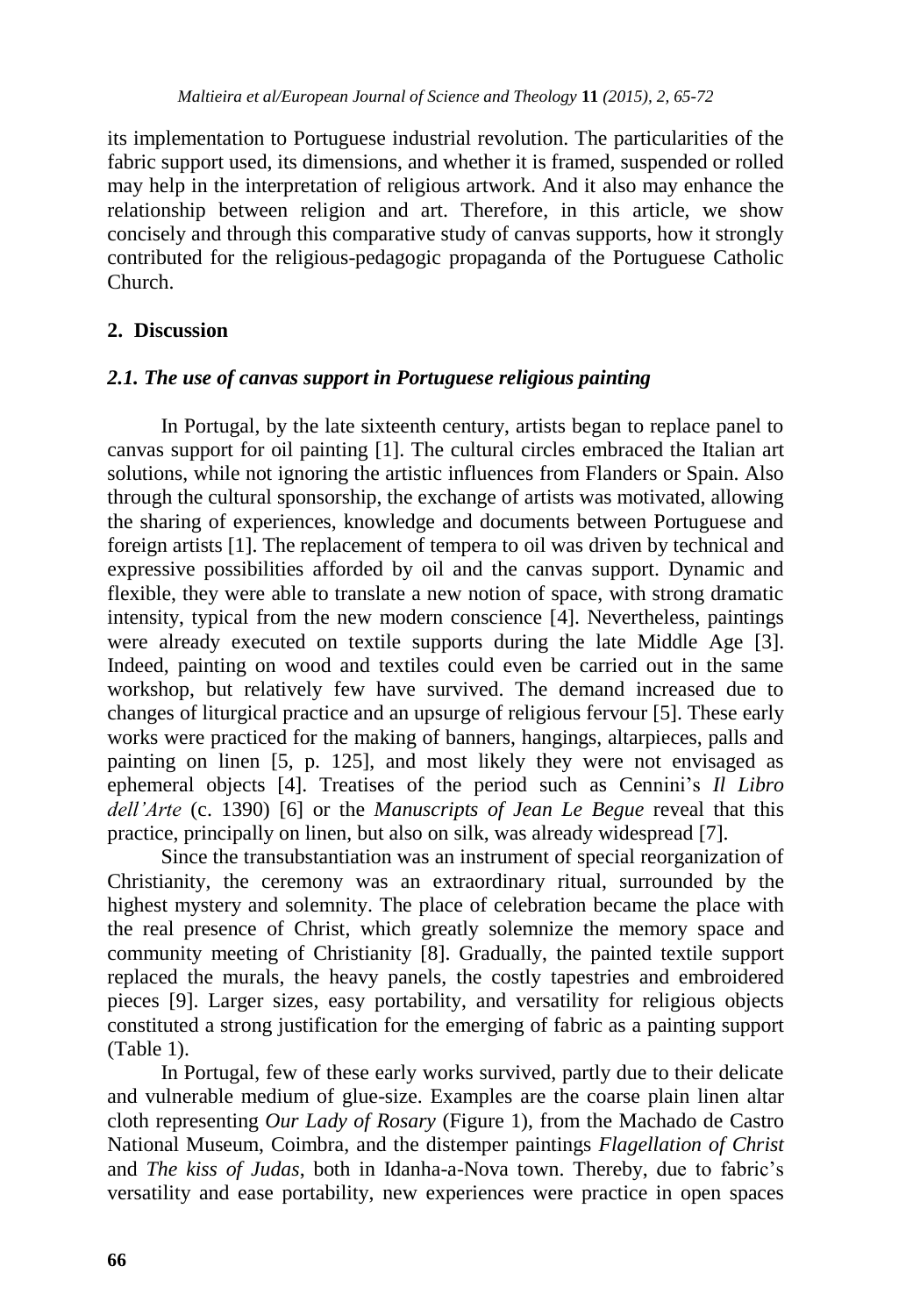(e.g. for processions) or inside (conserved in a private chapel, convent, cloister) [8]. For instance, the oldest Portuguese oil painting on canvas is, in fact, a portable banner of *Our Lady of Misericord* (c. 1555-60), painted by Francisco de Campos and belonging to the *Misericórdia of Alcochete* (Figure 2) [10]*.*

#### **Table 1.** Preference of weaved canvas support for painting.

- Convenience, as it weighed less, was flexible and easily transportable;  $\bullet$
- Easier handling:
- Easier application to the intended function;
- Portability, facilitating the transportation and exportation;
- Adequacy several occasions either religious or civil;
- Versatility of functions: one piece procession could be used/exposed, throughout the year, in the Church;
- Ease large-scale production, stimulating trade in small sizes, which are sold in bulk at low prices;
- Possibility of large dimensions, by joining seams for presenting continuous surfaces and less weight;
- More flexibility and ease of housekeeping: parts of certain ceremonies could be stored rolled or folded;
- Speed of execution: a piece of altar painted cloth would be potentially cheaper, lighter and faster than painting on wood;
- In principle, cheaper than tapestries and embroideries;
- Flexibility and three-dimensionality of the screen allow a more vibrant painting;
- The texture that gave the painting met the new artistic taste.
- Durability: preservation for the future, when painted in oil, unlike tempera on canvas.



**Figure 1.** The altar cloth of *Our Lady of Rosary*, with traces of distemper painting, Machado de Castro National Museum, Coimbra.

Founded in the sixteenth century and still in activity, this brotherhood has on its fabric banner the gregarious symbol of Mary"s protective mantle covering the whole society. Along the centuries and during its annual processions, banners like this are a way of marking urban places as sacred, during the Holy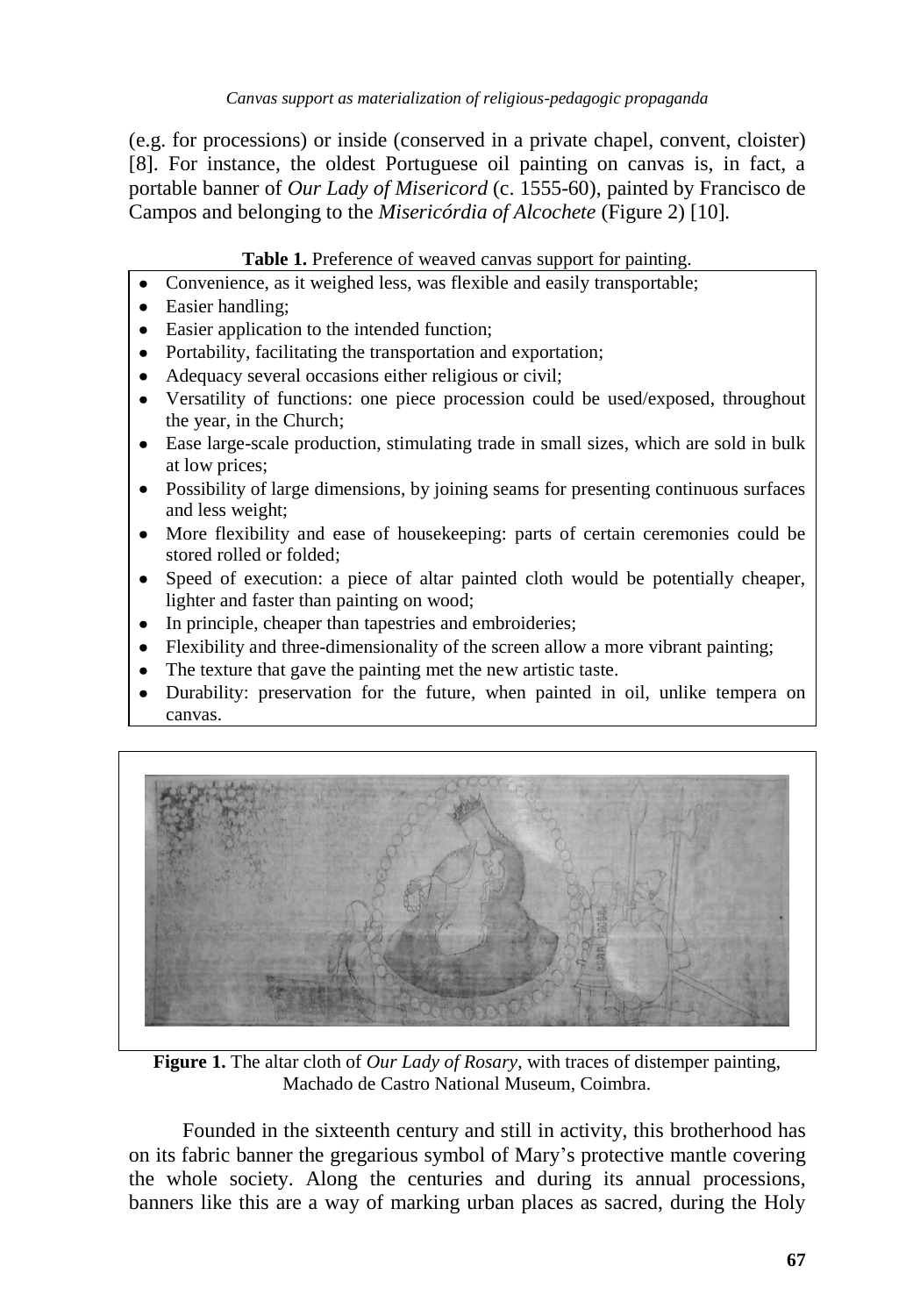Week. In fact, the fabric support has been employed in multiple ways whether stretched or hanging, or created to be used as processionals or as a fixed element [5, p. 126]. After the Counter-reform, the art of painting served, as never before, the dogmatic purpose of the decorous precept of *nihil profanum, nihil inhonestum* (nothing profane, nothing dishonest) [11]. From the seventeenth to eighteenth centuries, the centralized power of Catholic Church promoted the evolution of a pious and devotion art painting to an apotheosis and strong theatrical content.



**Figure 2.** Portable banner *Our Lady of Misericord* (c. 1555-60), painted by Francisco de Campos and belonging to the *Misericórdia of Alcochete*: (a) front and (b) back of the banner. Photography by the author.

Allied to the technical and expressive possibilities of the oil, which allowed working more freely, larger canvases were increasingly used. They materialize the national interpretation of the Council of Trent (1525-1563) principles and are intrinsically associated with the introduction of the Eucharistic throne in Portugal [12]. Thus, beyond the morphological evolution of the altarpiece form, during the seventeenth and eighteenth centuries, one of the most distinguishing features developed was the innovative use of mechanized large paintings within the altar. These larger canvases were not mere paintings, but took part of the whole artistic and symbolic structure of the altarpiece; acting with strong theatrical proposes. Their configurations reflect the proscenium of a theatre stage, whereby a painting on canvas covers the altar, or parts thereof, and can be lowered and raised by a series of ropes and pulleys [13].

Through these large paintings, the church reinforces the image of strong and glorious institution. In fact, in 1676, the Bishop of Oporto, *D. Fernando Correa de Lacerda*, writes "the house of God should be well ornamented with paintings, as those who cannot read, read what is painted and those who can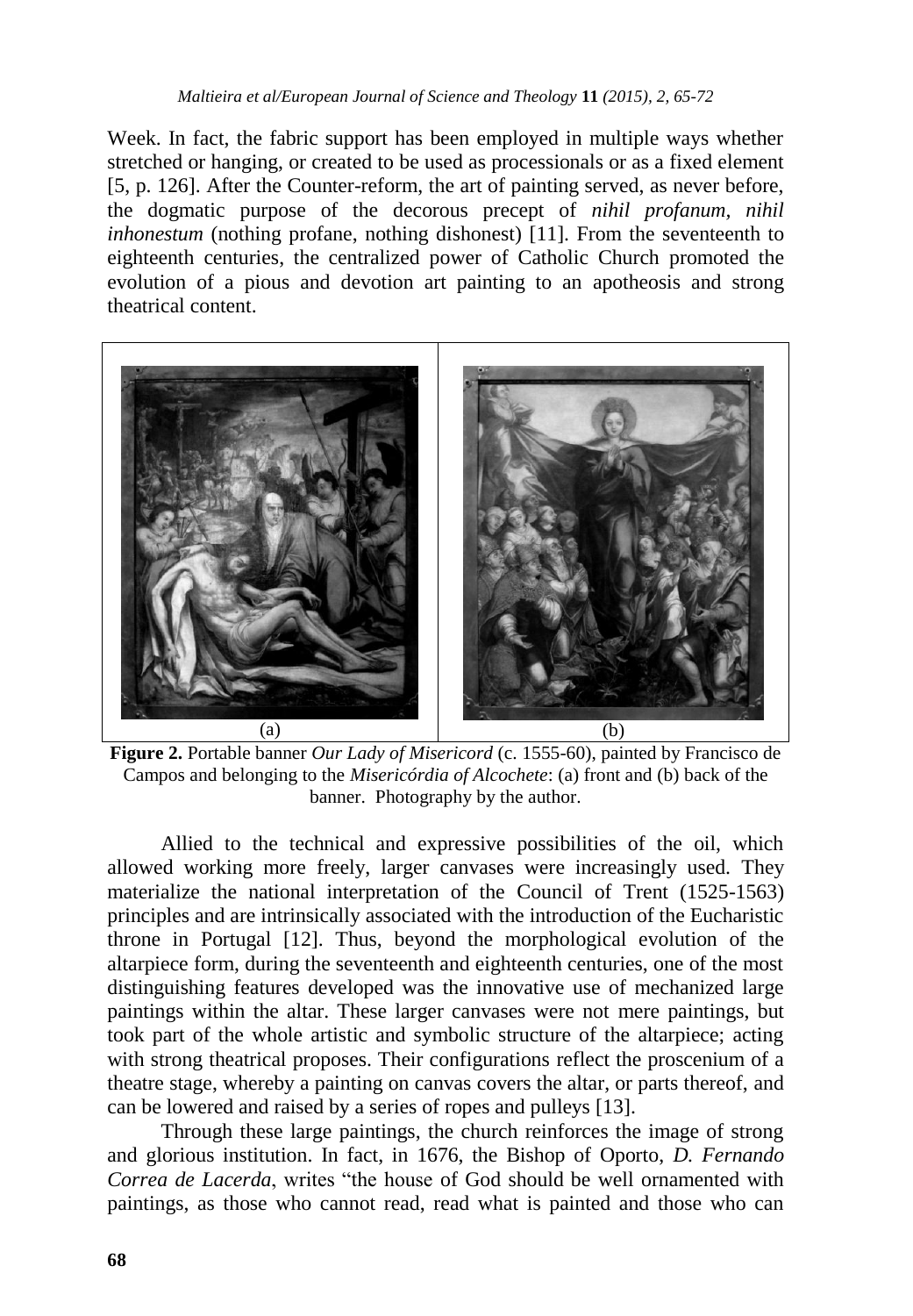read, read what is written" [14]. These impressive paintings were usually raised in specific occasions, like the Holy Week, as it has been so ever since. And, still according to the Bishop of Oporto, "they are fundamental as they participate in reading the Church as a set of symbols: its foundations are the basis of faith, the four walls are the four evangelists, the columns are the Bishops and Doctors of the Church, and the windows the five senses" [14]. And meaning *to architect*, among other things, to imagine and build mentally, the architectural space starts to be seen as *cosa mentale* (stated by Leonardo da Vinci about painting) and so an effective communication of theological narrative and a perfect tool for social cohesion [15]. Thus, the pinnacle of this virtual dimension is the transverse dialogue between architectural space, large paintings from altarpieces and painting on ceilings in perspective, giving a more overwhelming impression of illusion, spiritual transcendence and exuberance.

Consequently, alongside the impressive altar paintings, paintings on canvas extended to the ceilings, promoting scenography and the interpretation of the Italian *quadratura* in the Portuguese Churches [15].

The support appears to be therefore an exceptional medium for visual materialization of such power and glory, especially when integrated into architectural space [9].

## *2.2. Manufacturing history and religious-pedagogic propaganda***.**

During Middle Age, important technological innovations were carried out in the field of textile manufacture. One of them was the horizontal loom of pedals [15]. It had the big advantage, compared to the vertical loom, of weaving more cloth in a higher speed. Curiously, one of the oldest traces of a horizontal loom known was found in Portugal, in the archaeological ruins of Conimbriga [17].

In the traditional loom, the warp yarns are set up along the length of the fabric with transverse weft yarns at right angles. Plain and twill weaves are the two most commonly found in Portuguese canvas paintings, whether in fine or coarse canvas. Their weave geometry plays a major role in the fabric, as the density of yarns, in each direction, influences fabric's behaviour and, therefore, of the painting [4]. In a plain weave picks and ends of weft and warp yarns pass alternately under and over each other, creating a homogeneous pattern. When the warp yarn or the weft goes over some threads, whose interweaving makes a diagonal, a twill weave is create.

The establishment of broader looms allowed larger fabrics and more complex patterns. Since these required a time-consuming process to set-up each pattern, they were more prized and expensive [5]. The more complex damask patterns were manufactured for purposes such as ceremonial use. Because twill and diaper fabrics were invested with religious meaning and were also expensive, it is not impossible to think them as being chosen as high-quality painting supports [4]. Symbolic, pragmatic and aesthetic significances may have therefore determined their selection, as it seems to have happened with the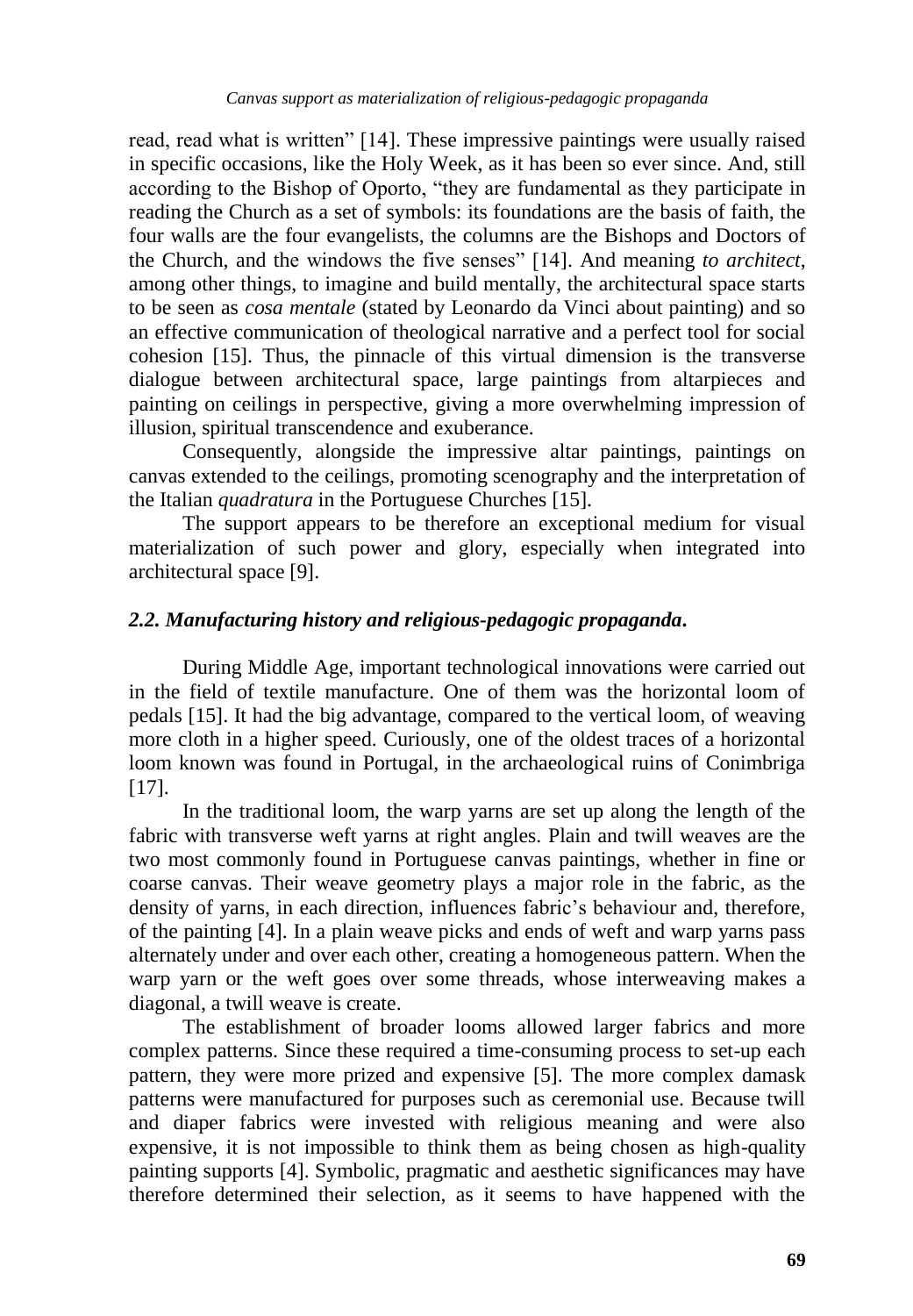religious work attributed to Francisco Correia (1568-1616) on linen fabric with diamond shape damask (Figure 3) weave whose undulating texture is evident through the paint.

Also in the larger altar paintings from seventeenth and eighteenth centuries, the weaving loom limitation on the fabric width was surmounted by sewing canvases together. Ancient and overcast seams appear to have been the most widely practiced, and a trend towards coarser canvases has been observed for larger works.

Regarding the constituent materials, in the pre-industrial period, linen was the main fabric for religious paintings, but also hemp and ramie were used, as it happened with Bento Coelho da Silveira's (1617-1708) paintings [18].

Furthermore, in the study of the religious Portuguese canvases, in addition to visual assessment, observation by optical microscope is being carried out, for the identification of fibre morphology, through longitudinal view and cross section [19].



**Figure 3.** Reverse of the painting *Anuntiation,* attributed to Francisco de Campos (1568/1616)*,* on linen with diamond shape damask.

#### **3. Conclusions**

It is a fact that paintings are primarily pictorial. Nevertheless, their back can reveal a lot about their contribution to the religious-pedagogic propaganda of the Catholic Church. In Portugal, this strong relationship between religion and art was implemented along the centuries. Product of transubstantiation and later based on the Counter-Reform, this weaved support was used as an exceptional medium for visual materialization of religious power and glory. The replacement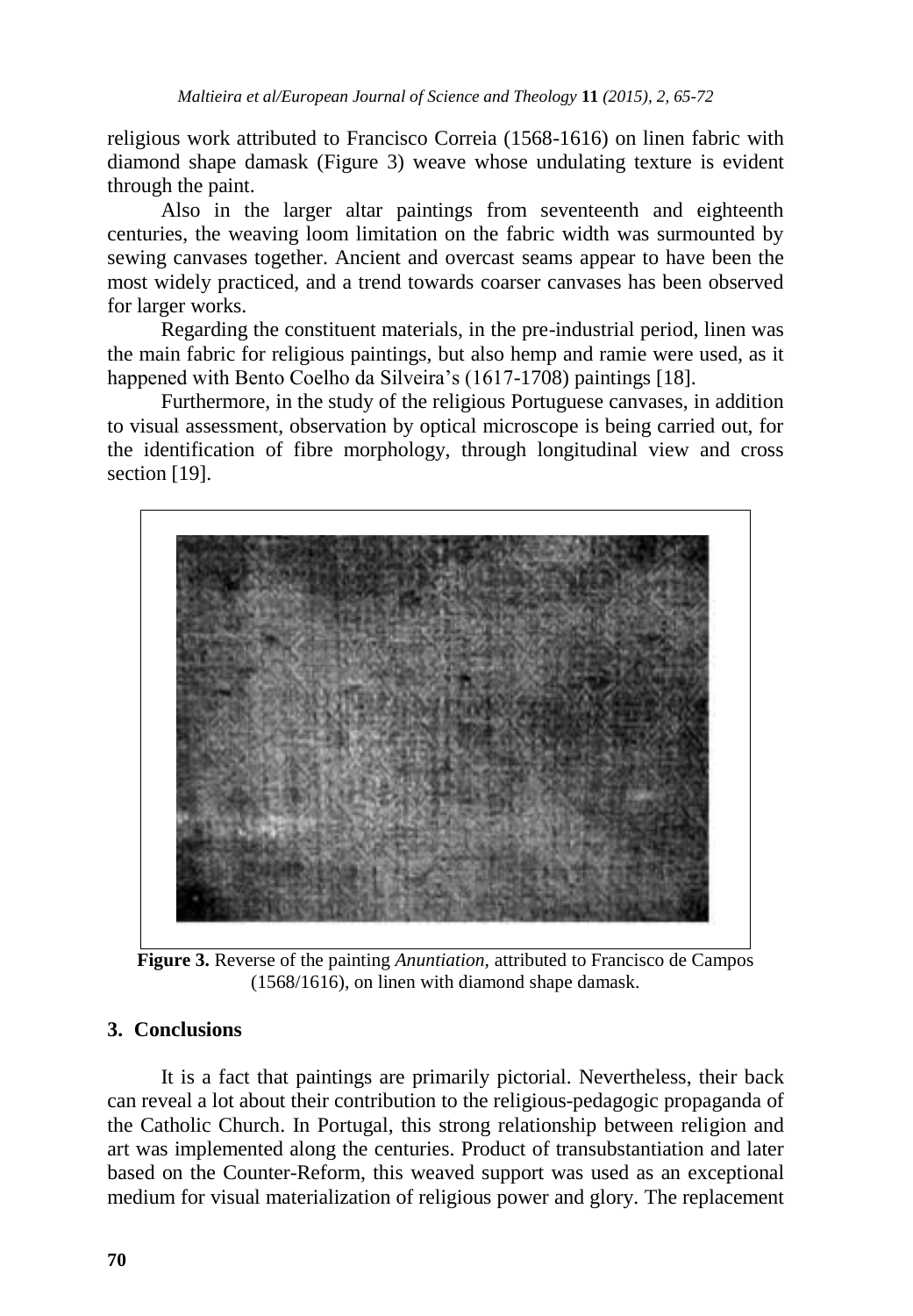of tempera by oil allowed producing a new notion of space, with dramatic intensity, typical from the new modern conscience. Portability, versatility and larger sizes for religious objects constituted a strong justification for the emerging of fabric as a painting support. And the pinnacle of this overwhelming illusion of transcendency is giving by the architectural space with the mechanized large painting and the *quadratura* on the ceilings. Most of the time, the weaving loom limitation on the fabric width was surmounted by sewing canvases together. The development of textile technical and material aspects allowed producing fabrics with religious meaning.

Symbolic, pragmatic and aesthetic significances may determine therefore their selection since they represent an important way to evoke the nature of the sacred mysterious of the Portuguese Catholic Church.

#### **Acknowledgment**

The study was supported by an FCT research grant (SFRH/BD/70937/2010) for the first author"s PhD research "Materials and techniques of canvas support in the Portuguese painting, since its implementation to the Portuguese industrial revolution". To CITAR for all the support for the presentation of the paper proposed. Also to *Machado de Castro National Museum*, *Santa Casa da Misericórdia de Alcochete* and to the *Mosteiro de S. Miguel de Refojos*.

#### **References**

- [1] V. Serrão, *História da Arte em Portugal. O Renascimento e o Maneirismo,*  Editorial Presença, Lisboa, 2001, 77-118.
- [2] C. Martin, *Weaving. Methods, patterns & traditions of the ancient art*, Wooden Books, New York, 2007, 10.
- [3] C. Villers (ed.), *The Fabric of Images. European Paintings on Textile Supports in the Fourteenth and Fifteenth Centuries,* Archtype Publications, London, 2000, 125.
- [4] R. Bruquetas, *Técnicas y Materiales de la Pintura Española en los Siglos de Oro,* Fundación de Apoyo a la História del Arte Hispánica, Madrid, 2002, 233-243.
- [5] C. Young and A. Katlan, *History of Fabric Support*, in *Conservation of Easel Paintings,* Rutledge, London, 2012, 116-147.
- [6] C. Cennini, *The Craftsman's Handbook Il Libro dell'Arte Cennino d'Andrea Cennini,* English translation, Dover Books, New York, 1960, 103.
- [7] M. Merrifield, *Medieval and Renaissance Treatises on the Arts of Painting. Original texts with English translations,* Dover Books, New York, 1999, 490.
- [8] M.L. Rosa, *Sagrado, devoções e religiosidade*, in *História da Vida Privada em Portugal*. *A Idade Média,* Círculo de Leitores, Lisboa, 2010, 376-401.
- [9] R. Maltieira, *A tela na pintura portuguesa. Estudo de um conjunto de pinturas, do Museu Nacional Soares dos Reis,* Proc. of Matrizes da Investigação em Conservação e Restauro I, Universidade católica Portuguesa/CITAR, Porto, 2014, 156-170.